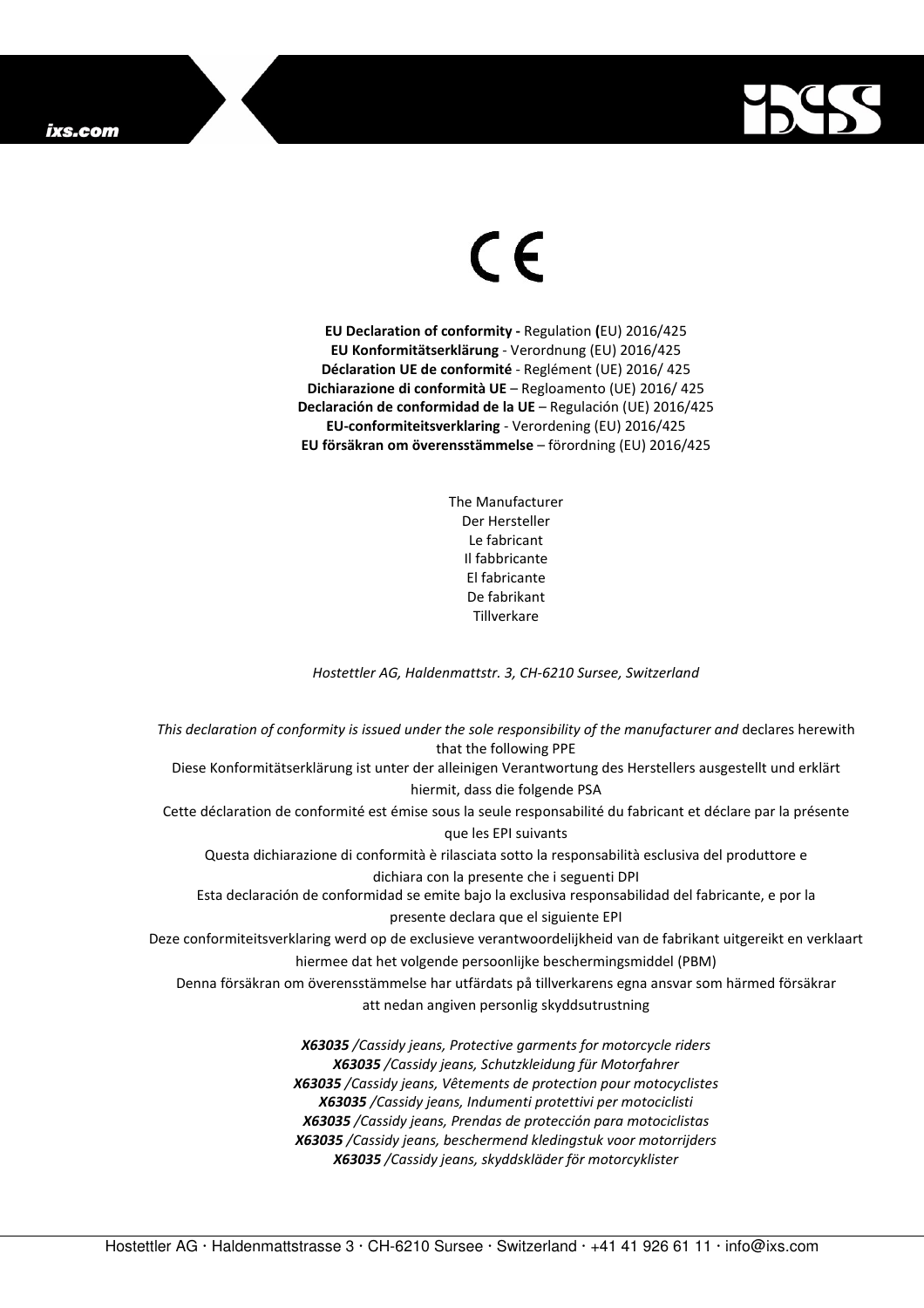



has undergone the EU-type examination conformity assessment procedure (Module B) performed by the Notified Body, IDIADA AUTOMOTIVE TECHNOLOGY, S.A. (OC.0164), P. I. L'ALBORNAR, E-43710 Santa Olivia (Tarragona – Spain), which has issued the EU Type Examination Certificate No. MT19050038.

And is compliant with the following Standard prEN17092-3:2018 (AA)

## hat das EU-Baumusterprüfungs-Konformitätsbewertungsverfahren durchlaufen (Modul B) durchgeführt von der benannten Stelle, IDIADA AUTOMOTIVE TECHNOLOGY, S.A. (OC.0164), P. I. L'ALBORNAR, E-43710 Santa Olivia (Tarragona – Spanien), die die EU-Baumusterprüfbescheinigung Nr. MT19050038 ausgestellt hat.

und entspricht der folgenden Norm prEN17092-3: 2018 (AA)

a subi la procédure d'évaluation de la conformité pour l'examen de type UE (module B) réalisée par l'organisme notifié, IDIADA AUTOMOTIVE TECHNOLOGY, S.A. (OC.0164), P. I. L'ALBORNAR, E-43710 Santa Olivia (Tarragona – Espagne), qui a délivré le certificat d'examen de type UE n°. MT19050038.

Et est conforme à la norme suivante prEN17092-3: 2018 (AA)

è stato sottoposto alla procedura di valutazione della conformità dell'esame UE del tipo (modulo B) eseguita dall'organismo notificato, IDIADA AUTOMOTIVE TECHNOLOGY, S.A. (OC.0164), P. I. L'ALBORNAR, E-43710 Santa Olivia (Tarragona – Spagna), che ha rilasciato il certificato di esame UE del tipo n. MT19050038.

Ed è conforme alla seguente norma prEN17092-3: 2018 (AA)

ha sido sometido al procedimiento de evaluación de conformidad del examen de tipo UE (Módulo B) realizado por el organismo notificado, IDIADA AUTOMOTIVE TECHNOLOGY, S.A. (OC.0164), P. I. L'ALBORNAR, E-43710 Santa Olivia (Tarragona – España), que ha emitido el certificado de examen UE de tipo no. MT19050038.

Y cumple con el siguiente estándar prEN17092-3: 2018 (AA)

de EG-typekeuring-conformiteitsbeoordelingsprocedure doorlopen (module B) heeft,uitgevoerd door de aangemelde instantie IDIADA AUTOMOTIVE TECHNOLOGY, S.A. (OC.0164), P. I. L'ALBORNAR, E-43710 Santa Olivia (Tarragona – Spanje) die het certificaat van EG-typeonderzoek nr. MT19050038 afgegeven heeft,

en voldoet aan de volgende norm: prEN17092-3: 2018 (AA)